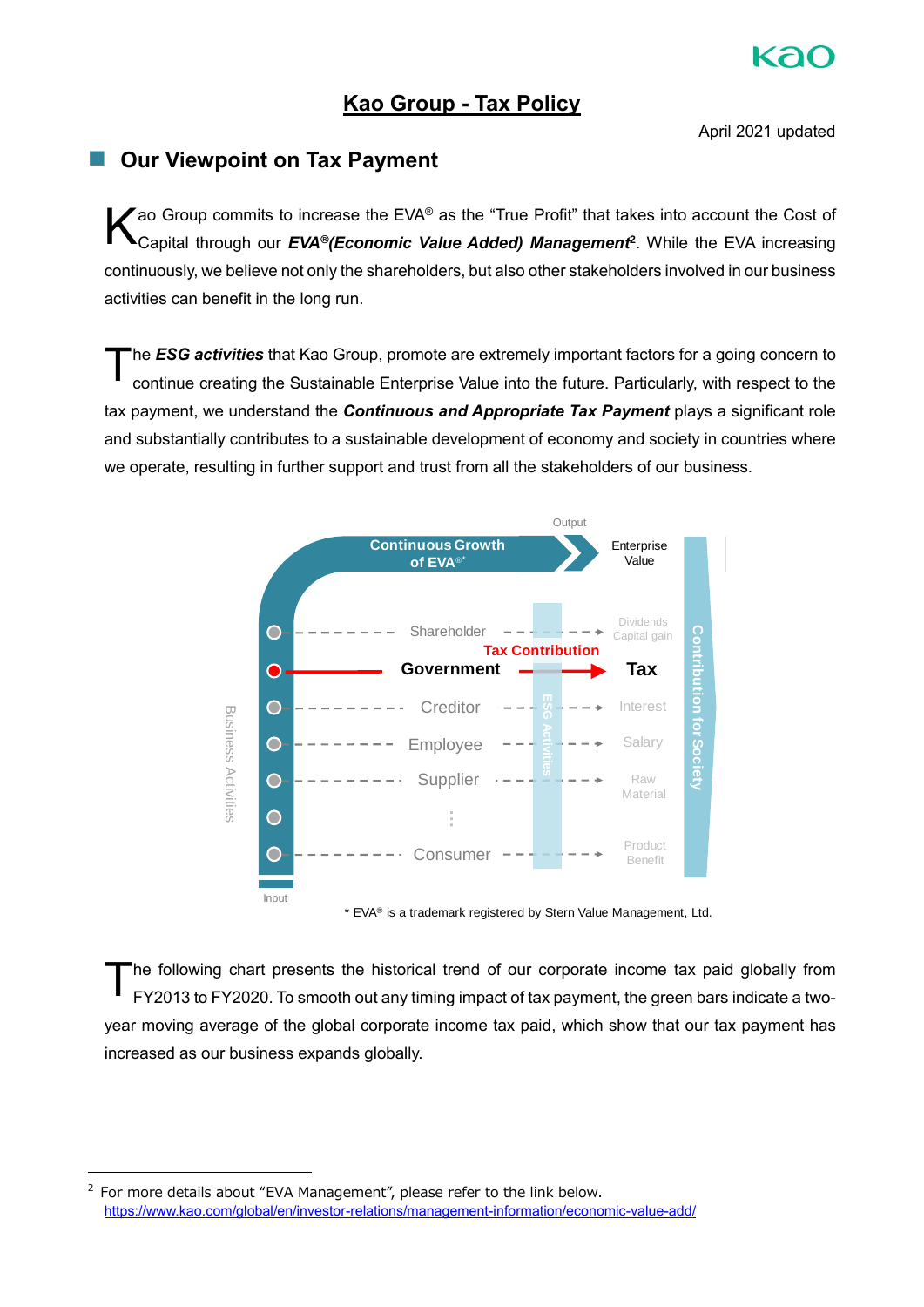

### **Historical Trend of Income Tax Paid**

# ■ Our Tax Policy

ur Tax Policy is operated with the five "Tax Principles" supporting the "Core Principle". The diagram below describes the overview of our Tax Policy. Each Tax Principle has a strong linkage with other Tax Principles. This framework helps our tax management to clarify how we should approach to the new tax issues by verifying through five each perspective in combinational way O



# **Core Principle**

ased on our corporate philosophy, "*Kao Way<sup>3</sup>,*" we conduct corporate activities as honest, clean and virtuous corporate citizens based on ethical principles and mere compliance with the law B

<sup>3</sup> For more details about "Kao Way", please refer to the link below. [https://www kao com/global/en/about/policies/kaoway/](https://www.kao.com/global/en/about/policies/kaoway/)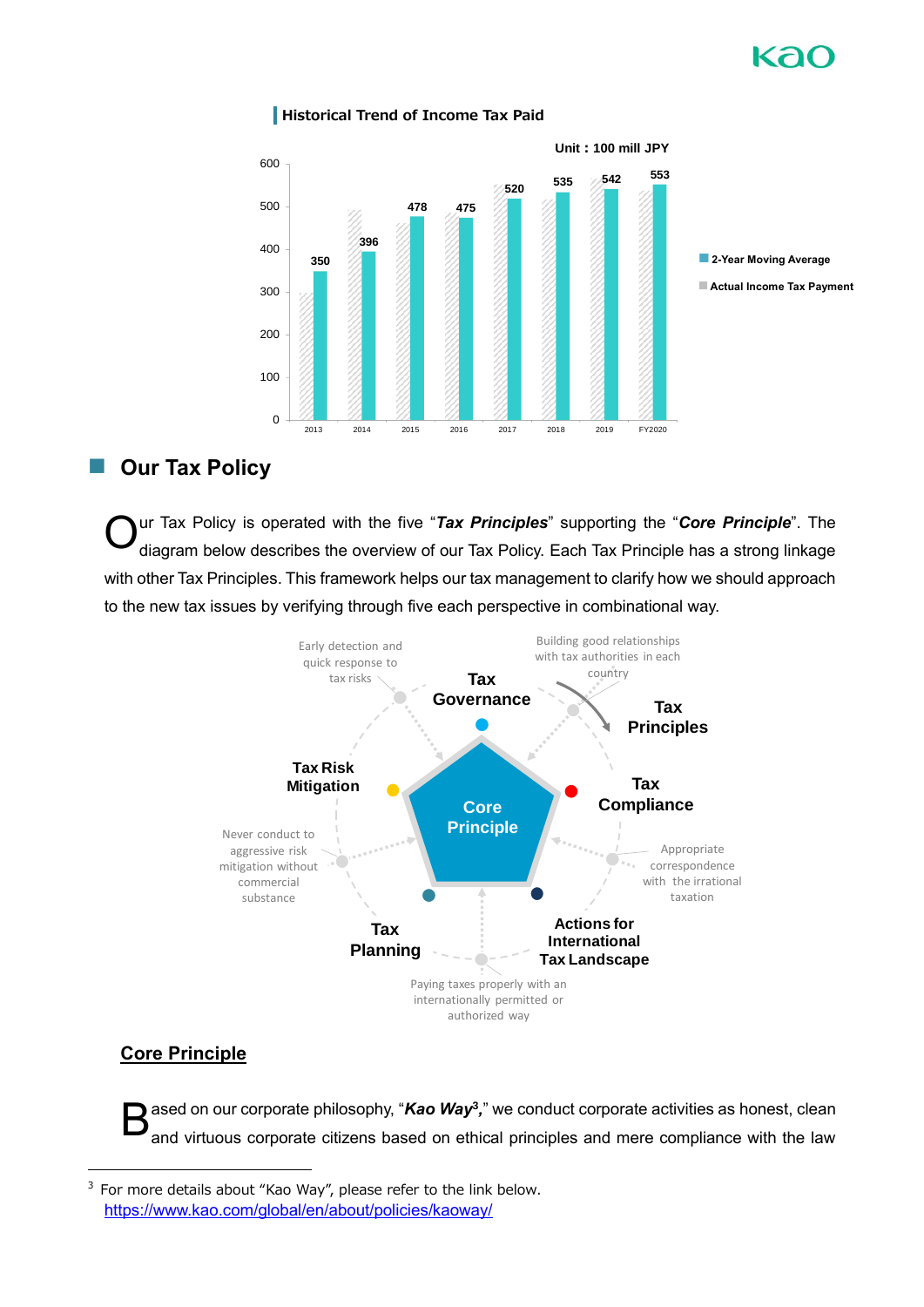while seeking the support of society at large. Specifically, we commit to fulfil an important role to the economic and social development with the "*Integrity*" in our tax management and by complying with the local rules and regulations through paying taxes appropriately in countries where we operate

The following five Tax Principles support the implementation of the Core Principle as stated above

# **Tax Principles**

## **● Tax Governance**

K ao Group responds quickly to tax reform or changes in tax environment in each country by<br>
structuring its operations, organizations and systems for **Risk Mitigation** to maintain a low taxstructuring its operations, organizations and systems for *Risk Mitigation* to maintain a low taxrisk profile. We further mitigate the tax risks through the Internal Education Program, which shares the tax knowledge not only within the Finance Department but with the broader audience within the Kao Group

# **● Tax Compliance**

K ao Group commits strongly to the *compliance with tax laws* and regulations.<br>In particular, from tax law perspective, we deepen our understanding of the la

In particular, from tax law perspective, we deepen our understanding of the latest tax reform, the global taxation trend and the law case knowledge internally We consult with external tax professionals to identify any appropriate course of action, when we face any uncertainty about our business or transaction with respect to any tax laws In some cases, we obtain prior confirmation on the transaction from a relevant tax authority(ies) to secure certainty and mitigate any compliance risks surrounding the transaction

We disclose information in a timely and proper manner and cooperate with the tax auditor on a good faith basis, when a *Tax Audit* is conducted We take an appropriate measure in accordance with the Tax Law Principle to handle any disagreement with the tax auditor, and we do not bribe the tax them

# **● Actions for International Tax Landscape**

Kao Group understands that international efforts such as OECD's **Base Erosion and Profit**<br> **K** Shifting (BEPS) project are important measures in maintaining tax transparency and *Shifting (BEPS)* project are important measures in maintaining tax transparency and preventing aggressive tax avoidance.

For this reason, Kao Group commits securing and maintaining the transparent tax position through abiding by the tax laws of countries where we operate and structuring our tax governance framework in line with the spirit of the international measures

We determine the cross-border transactions between the group companies based on the contribution of the involved parties, as well as their functions, assets and risks in accordance with